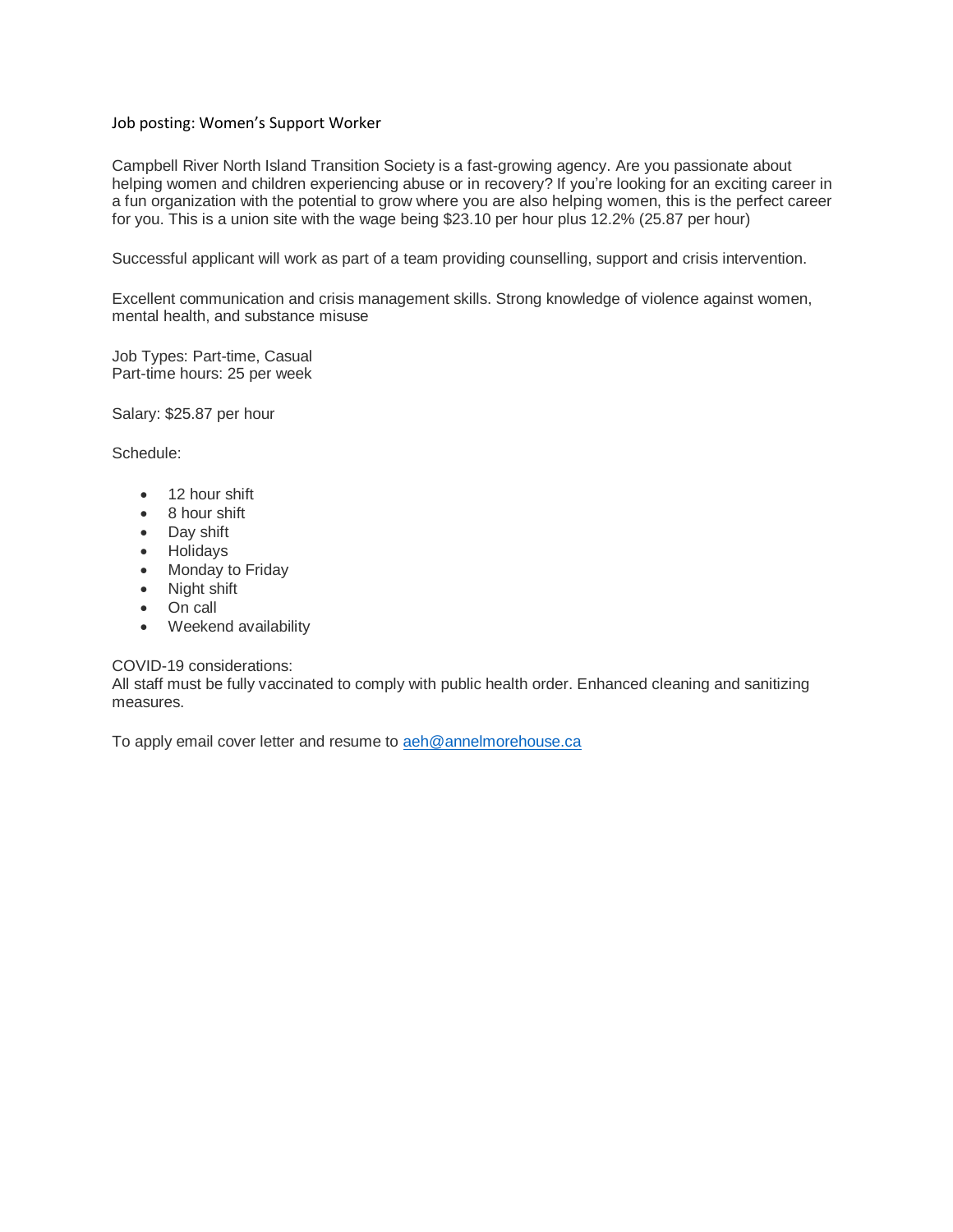#### **JOB DESCRIPTION**

| <b>Job Title: WOMEN'S SUPPORT WORKER</b>                                  |  |
|---------------------------------------------------------------------------|--|
| Classification: Transition House Worker / Adult Youth or Child Worker     |  |
| Grid Level: 11                                                            |  |
| Date: October 2005, updated Nov 2017                                      |  |
| Author: Valery Puetz                                                      |  |
| Job Location: Ann Elmore Transition House / Rose Harbour / Women's Centre |  |
| Supervisor: Transition House Manager / Housing Manager / WC Manager       |  |
| Status: Union                                                             |  |
|                                                                           |  |

### **Job Profile**

#### **Job Summary:**

The Women's Support Worker is a member of the Transition Society team who provides supportive counselling, education, information and referrals to women one on one and in group settings.

# **Job Duties:**

- 1) Provide in-house facilitated group opportunities for women in the areas of recreation, education, psycho-social-spiritual well being
	- Plan and prepare for in-house groups
	- Facilitate groups for resident women
	- Bring in community professionals for educational groups
	- **Provide information and referrals**
	- Maintain confidentiality according to Policy and Procedures

### 2) Supportive Counselling;

- Intake of new clients
- Assess suitability to program
- Be non-judgmental in approach
- Provide emotional support
- Assist with goal setting and follow through
- Provide information about abuse
- Make referrals to other resources
- **Provide information about other resources and processes such as legal or** justice system
- Assist women in development of a safety plan
- Address relapse prevention with recovery clients
- **Monitor client progress and report concerns to supervisor**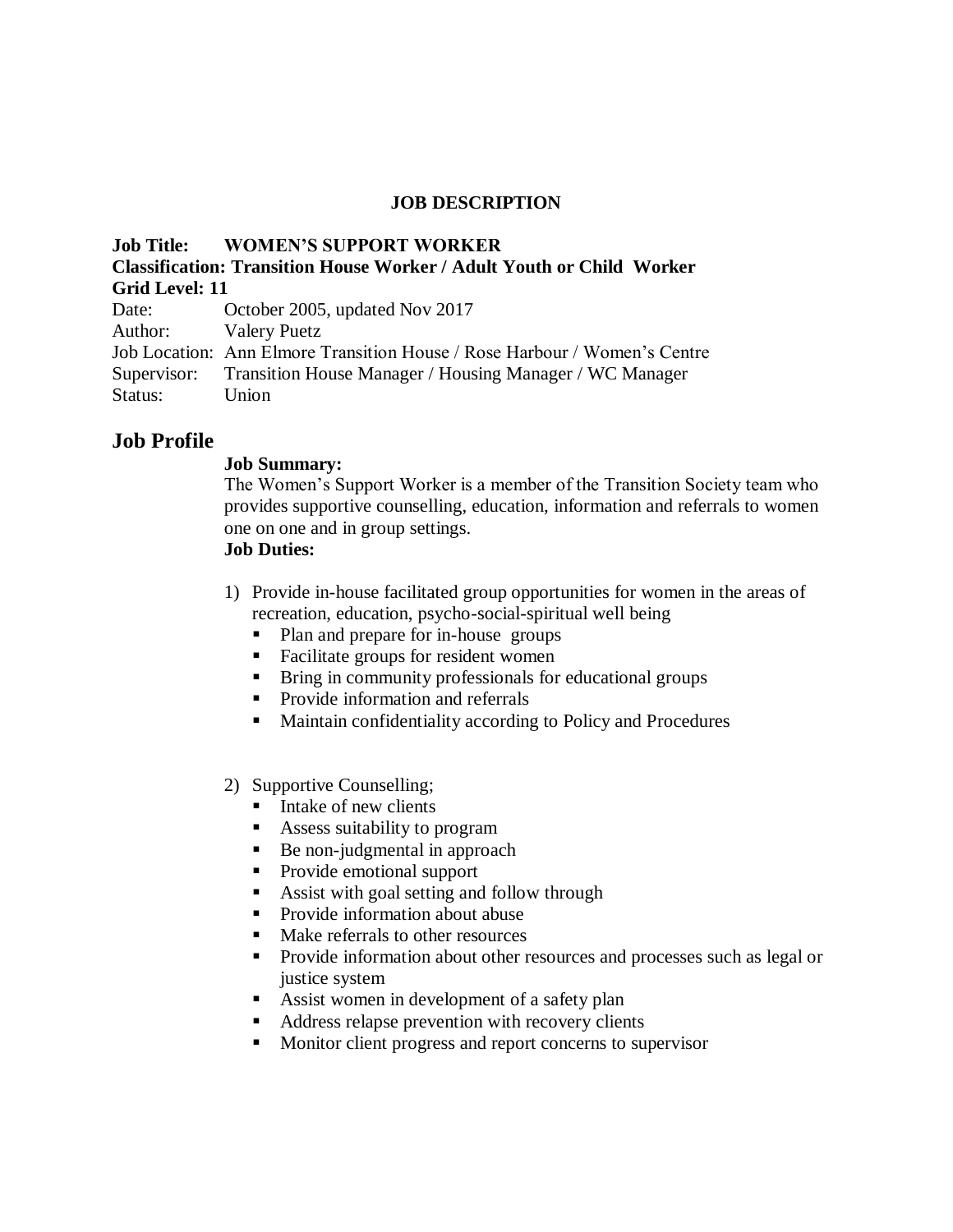- 3) Record Keeping;
	- Maintain statistical information as directed
	- Maintain accurate documentation in client files
	- Maintain accurate and up to date records of group activities
- 4) Maintain facility environment;
	- Create and maintain a safe, warm and trusting environment
	- Provide mediation between residents in conflict
	- Facilitate resident meetings as needed
	- Work cooperatively with other members of the transition society team
- 5) Miscellaneous
	- Abide by CRNITS code of ethics and philosophy
	- Abide by CRNITS Policy and Procedures
	- Maintain confidentiality according to Policy and Procedures
	- Maintain current knowledge of issues related to the abuse of women and children
	- Advocate for clients
	- Continue to upgrade skills through staff and professional development
	- Assist in orientation of new staff and training of practicum students
	- Attend staff meetings regularly
	- Complete special projects as directed by the Transition House Manager
	- Other related duties

### **Working Conditions**

This position involves working in the transition house or Rose Harbour with a transient clientele. It may also include counselling, accompaniment and advocacy for women.